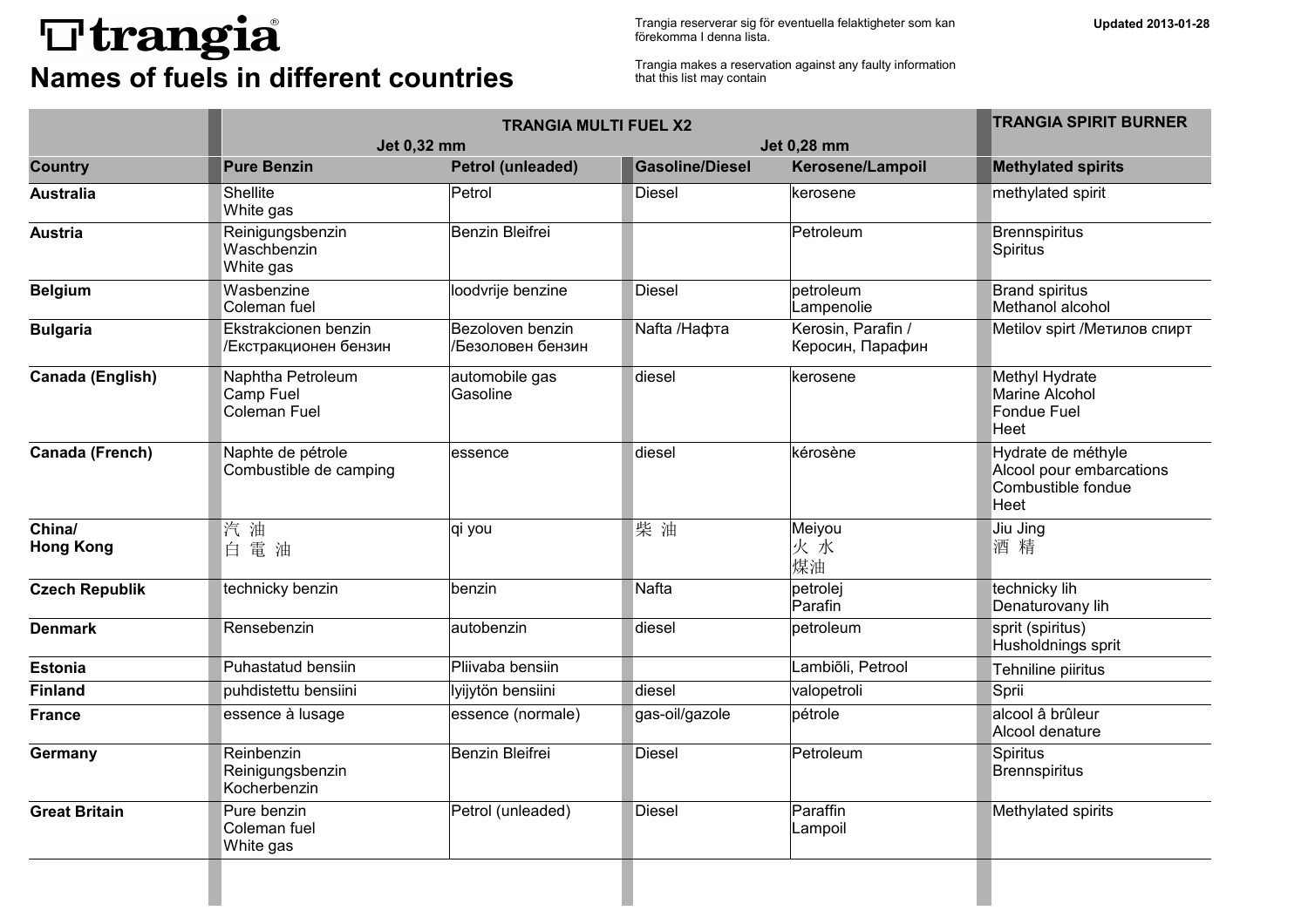|                      |                                                     | <b>TRANGIA SPIRIT BURNER</b>             |                                       |                           |                                                       |
|----------------------|-----------------------------------------------------|------------------------------------------|---------------------------------------|---------------------------|-------------------------------------------------------|
|                      | Jet 0,32 mm                                         |                                          |                                       |                           |                                                       |
| <b>Country</b>       | <b>Pure Benzin</b>                                  | <b>Petrol (unleaded)</b>                 | <b>Gasoline/Diesel</b>                | Kerosene/Lampoil          | <b>Methylated spirits</b>                             |
| <b>Greece</b>        | Coleman fuel                                        |                                          |                                       | Parafinh                  | vytistijo Oimopmeula                                  |
| Greenland            | Rensebenzin                                         | Benzin                                   |                                       | Petrolium                 | Denatureret sprit                                     |
| <b>Hungary</b>       | Sebbenzin<br>Tiszta benzin                          | Benzin<br>Olommentes benzin              |                                       | Petróleum                 | spiritusz or denaturált szesz                         |
| Iceland              | lampa benzin<br>Hreinsad benzin                     | bensin                                   | diseloéa                              | steinolea<br>Lampaolia    | vinandi/spiri<br>Raudspritt                           |
| Indonesia            | Pertamax Plus                                       | Bensin<br>Premium                        | Solar                                 |                           | Spiritus                                              |
| Ireland              | pure benzin<br>Petroleum distillate                 | petrol                                   | gasoline                              | lampoil<br>Decane         | methylated spirits<br>Meths                           |
| <b>Israel</b>        | Delek lavan<br>Benzin lavan                         | <b>Delek</b><br>Benzin natul             |                                       | Neft                      | Alcohol                                               |
| <b>Italy</b>         | benzina bianca<br>Trielina                          | benzina per autoveicoli                  | gasolio per<br>autotrazione           | Kerosene                  | alcool denaturato                                     |
| Japan                | White gasoline                                      | Gasoline                                 | Kei-yu                                | Toh-yu                    | Nen-ryo-yoh Alcohol                                   |
| <b>Malta</b>         |                                                     | Petrol<br>Octan                          |                                       | Kerosene<br>Parafin       | Alcohol<br>Ethanol                                    |
| <b>Netherlands</b>   | Wasbenzine<br>Coleman fuel                          | loodvrije benzine                        | <b>Diesel</b>                         | petroleum<br>Lampenolie   | <b>Brand spiritus</b><br>Methanol alcohol             |
| <b>New Zealand</b>   | white gas<br>Shellite                               | gasoline (lead free)                     | diesel                                | petrol<br>Kerosene        | methylated spirit                                     |
| <b>Norway</b>        | renset bensin<br>Heptan<br>4 taktmiljøbensin        | bensin (blyfri)                          | diesel                                | parafin<br>Lampeolje      | spiritus<br>Rød sprit                                 |
| Poland               | Benzyna ekstrakcyjna<br>rozpuszczalnik ekstrakcyjny | benzyna bezolowiowa                      |                                       |                           | Denaturat<br>Spirytus<br>Alkohol metylowy             |
| Portugal             | Benzina de desengorduramento Gasolina sem chumbo    |                                          |                                       | Petroleo                  | Alcool                                                |
| Romania              | Benzina nafta                                       | Benzina                                  |                                       | Kerosen<br>Petrol lampant | <b>Alcool Tehnic</b><br>Alcool sanitar                |
| <b>South Africa</b>  | <b>Benzine</b>                                      | Petrol                                   | Diesel                                | Lampolie / Lampoil        | <b>Brand spiritus</b><br>Methylated spirits           |
| <b>South America</b> | bencina blanca<br>Solvente<br>bencina sin plomo     | gasolina automoción<br>Gasolina<br>Nafta | gasóleo automoción<br>petroleo diesel | Kerosene<br>Parafina      | alcohol de quemar<br>Alcohol metilico<br>Alcohol puro |
| <b>South Korea</b>   | <b>White Gasoline</b><br>화이트 가솔린                    | <b>Unleaded Gasoline</b><br>무연 휘발유       | <b>Diesel</b><br>디젤                   | Kerosene<br>등유            | Alcohol<br>알코올                                        |